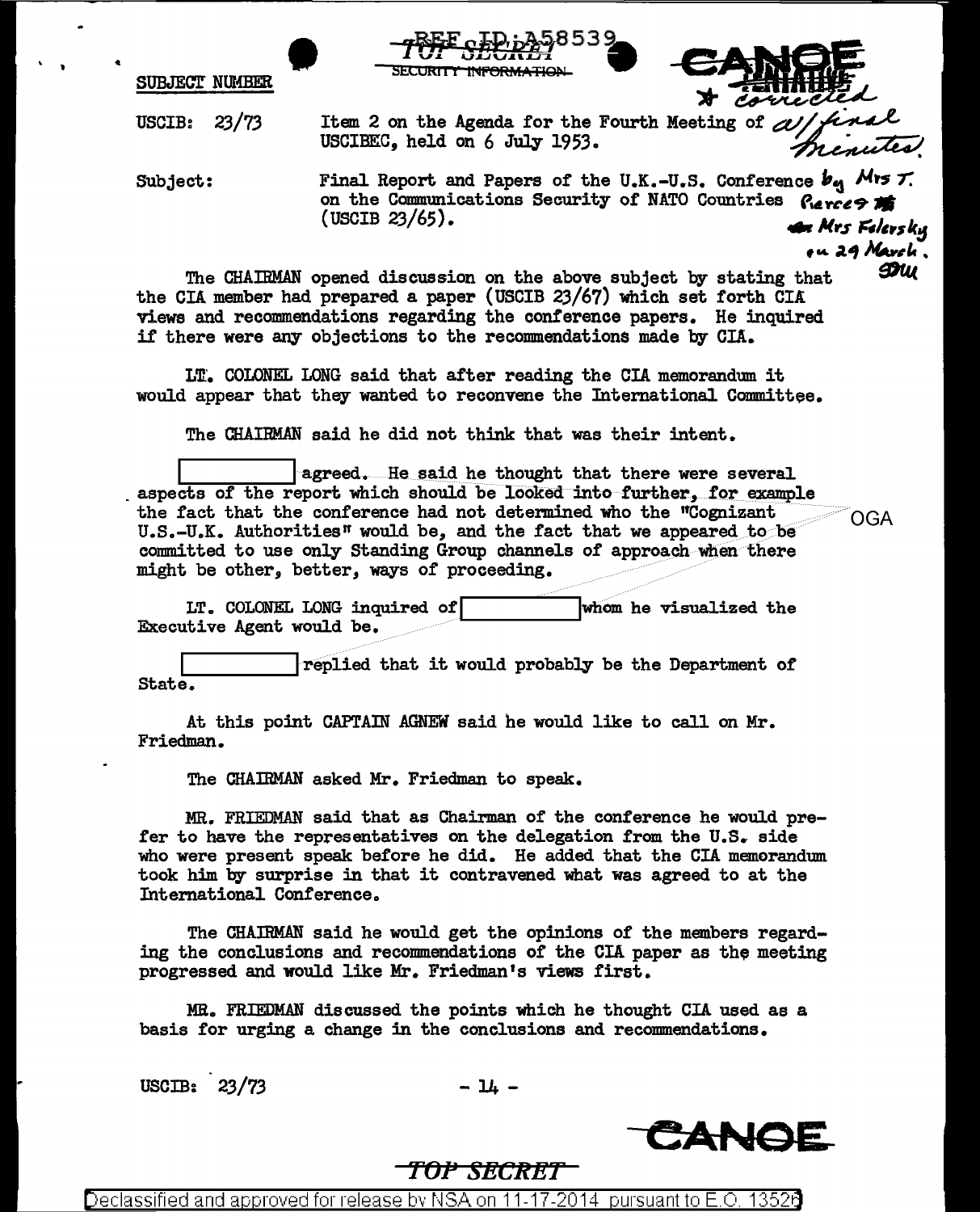

He pointed out that all of the points raised in the CIA paper had, in fact, been considered thoroughly at the conference, and added his opinion that the CIA paper did not offer sufficient new material to warrant new conclusions and recommendations. He pointed out that the conference had agreed, first of all, that the Foreign Office and the State Department were cognizant UK/US authorities, and it had been originally so stated in the conference report. He said that he thought the specific reference to these departments had been deleted at the suggestion of the CIA member of the delegation.

~~iP12i§BS3. 4..1~'-.1'.&l..&..J **...** 

MR. KEAY said he would agree with Mr. Friedman that the points were well considered by the conferees. He added that he thought it was correct to change the language to "appropriate authorities", in the event USCIB would want to designate someone else as cognizant authority. He added that as a member of the conference and of the Executive Committee he would have to stick to the original conference paper for the reason that these are not new issues.

OGA **I construct then explained that CIA** was not taking issue with the work of the conference, but thought it advisable to raise these points. He added that the important point they wished to raise at this time was the question of whether or not the NATO COMSEC organization was the only means of approach to the NATO countries.

> MR. GODEL said that with respect to paragraph 7 of subject paper he would agree that the diplomatic and the military problem was somewhat different. He added that the conferees at this International Conference, with Board representatives present, also agreed that the Standing Group was not the only but certainly the most appropriate body through which this approach could be made.. Therefore he said he non-concurred with paragraphs 7 and 8 of the CIA paper.

> MR. KEAY pointed out that if the Committee accepted paragraph 9 of the CIA paper it would be contrary to the U.S. position at the conference which was a joint approach to the French. He explained that the British position had been a country-by-country approach, and if the Committee accepted paragraph 9, the U.S. would be walking into a British spider web. He added that he thought the minutes of the conference would show that a country-by-country approach was not too good.

> MR. PACKARD said that later the British had wanted an individual approach and the U.S. wanted a collective approach.

The CHAIRMAN asked for further comment from Mr. Friedman.

USCIB:  $23/73$  - 15 -

*TOl' SECRET* 



 $\epsilon$ anoe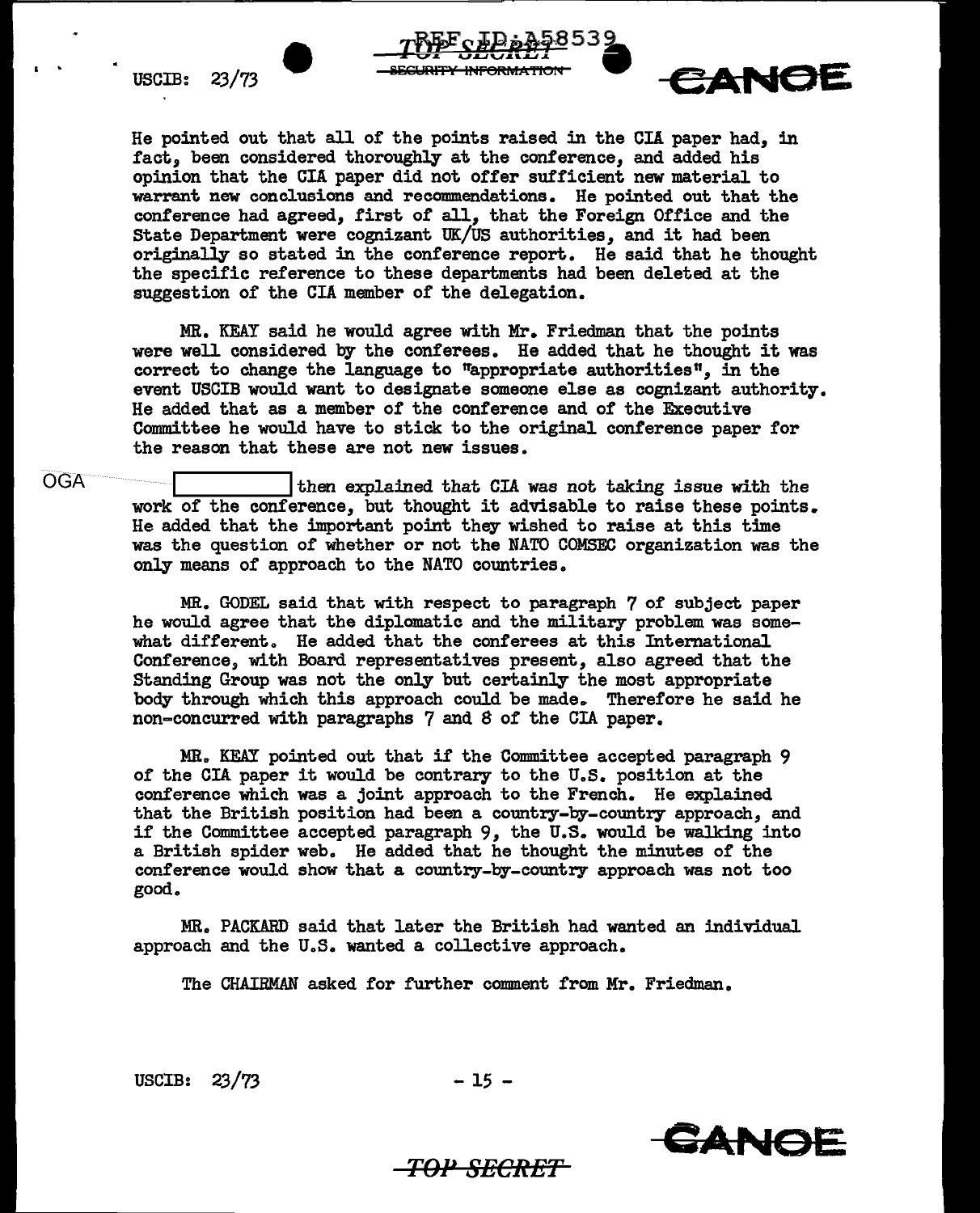USCIB: 23/73

. .

**OGA** 

MR. FRIEDMAN then said he would like to go over individual points of difference again and at the same time comment on those points of difference. He added that he had already covered the point of difference concerning how CIA felt about "cognizant authorities". The next point,<br>he said, was the problem of the specific..approach to the war which was deliberately left out of the conference report. He recalled that at the 1951 Conference it was felt that the only  $\frac{1}{2}$  wave we could nut our noint across across however, he pointed out that the 1953 Conference approach was more conservative in that we did not want to spell out the steps.

**INFORMATIO** 

At this time, the CHAIRMAN said he did not think it was the intent of the CIA paper to make the conference account for its activities and added that he thought Mr. Friedman had already answered the questions raised, and that State Department would no doubt take appropriate steps if designated the cognizant U.S. authority.

pointed out that in effect CIA recommended that State Department take appropriate action. He added, however, that CIA was reluctant to approve the recommendations of the conference report.

The CHAIRMAN asked that it be made a matter of record that Mr. Friedman explained what the conference intended.

MR. POLYZOIDES said he would like to get a clearer idea from CIA as to what they hoped to gain by deferring acceptance of paragraph 30, and added that if paragraph 30 were dropped out, no progress would have been made ..

explained that CIA disliked paragraphs 30 c and d . because they felt that a Standing Group might not turn out to be the proper channel.

LT. COLONEL LONG inquired if paragraph 23 didn't take care of the situation in that if the Standing Group failed, other steps could be taken.

MR. POLYZOIDES agreed.

MR. GODEL remarked that these things were discussed in the conference where the delegates took the easiest and fastest means of trying the first step and if this didn't work, they would have to go further, but added he did not think we should go further when an organization for that purpose already exists.

inquired if this was pre-committing all of our activities through the NATO COMSEC Group.

USCIB:  $23/73$  - 16 -



PL 86-36/50 USC 3605

CANOE

 $EO$  3.3(h)(2)

## POP SECRE'f'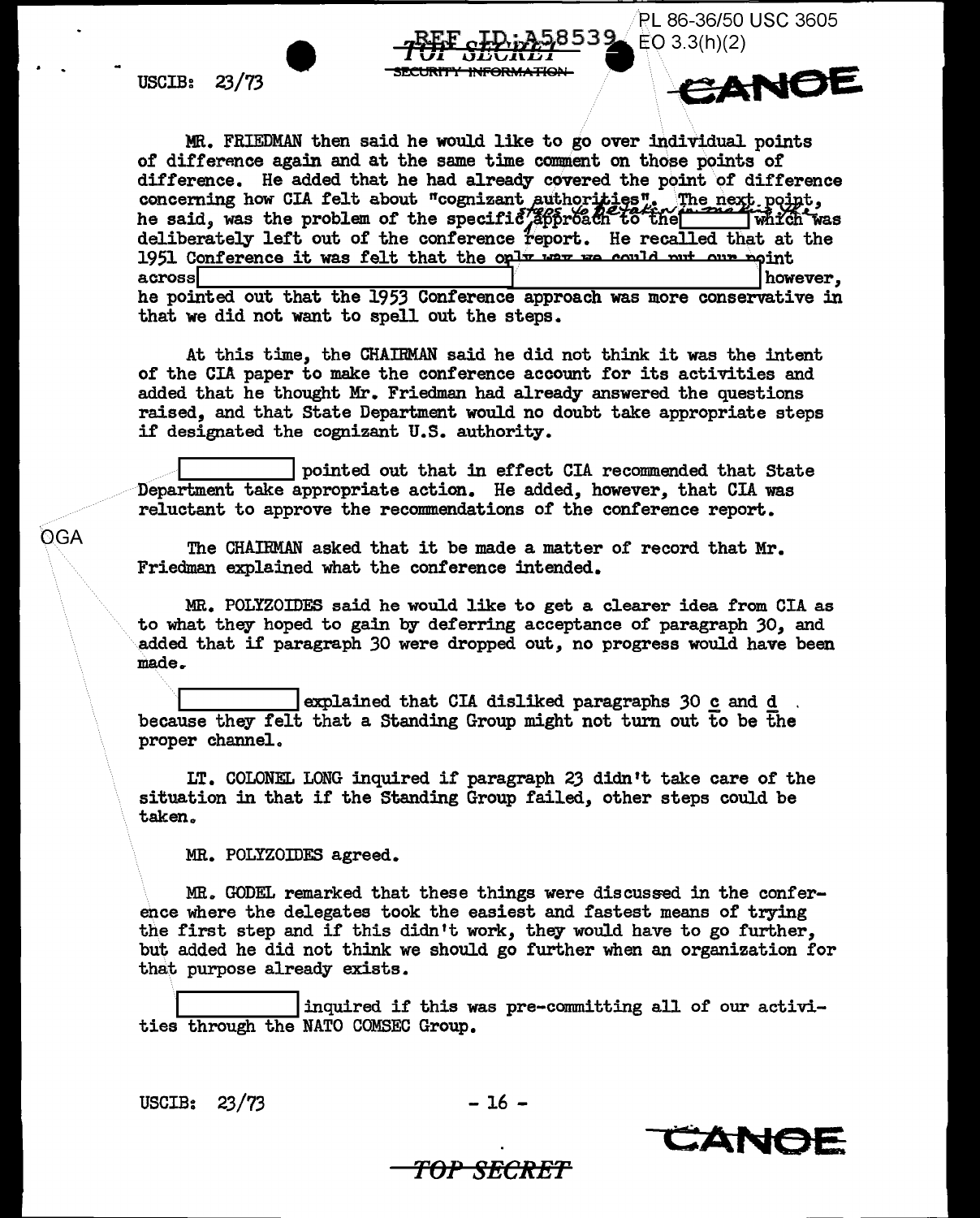USCIB: 23/73 PL 86-36/50 USC 3605  $EO~3.3(h)(2)$ 





q<br>q

recessing

if gad when if freame

See no

8a -

MR. GODEL said this was suggested as an initial step.

said he wanted to be sure this was a step that/would not produce embarrassing international effects, and added that in his opinion the contact should be someone from State Department who lmew/the French people as well as the whole French structure. He pointed out that when the representative sits down and starts planning his approach, he might find that an approach through NATO might not be the thing, and his hands would be tied.

MR. GODEL said he did not agree that his hands would be tied because an additional course of action was open in paragraph $/23$ .

MR. FRIEDMAN said he thought the reason the international committee preferred the Standing Group method of approach is important. In the first place, he said, the U.S. won an argument when we got the British to back off from their country-to-country approach. He added that there had been an approach by the French on the basis of insecurity of the state of the state of the state of the state of the state of the state of the state of the state of the state of the state of the state of the state of t had been an approach by the French on the basis of insecurity of the<br>IFitish through non-COMINT channels, and *asked what was more natural* than the US and UK to say to the French, "You have something. We think, with the US and UK to say to the French, "You have something. We think, with you, that we should do something about it  $R$  as the set the rench to agree. He explained that the basis for the improvement on COMSEC NATOwise is more or less a matter of all getting together to improve our communications security **AC** consequently, he said, we do not require the and approach + 12: 12: been off ine finitely + that each nation come forth and confess its cryptographic deviations. He added that it is known that certain NATO countries have already approached the US and UK for help and the record shows what they asked for. He noted that the CIA paper also made mention of another representative on the NATO GOMSEC Boards. He stated that only the U.S. and the U.K. are represented thereon. Regarding the inadequacy of Appendix ''B" of the conference report, he said that Appendix  $n_Br$  was drawn up by technical experts of both countries. He pointed out that where this approach to NATO nations does not work, the nations may have to be contacted individually  $\mathcal{H}$  m concluding, he summarized his views and said he hoped there would be no delay in approving this report as time is pressing.

The CHAIRMAN inquired if this answered the questions CIA wished to bring out.

 $l$  replied in the affirmative and asked that the Committee just take note of his paper. He added that he had been unable to get in touch with Mr. Dulles, but he would do so to see how he felt, and added that the only point now is in "tying our hands to the NATO COMSEC organization."

 $USCIB: 23/73$  - 17 -

& of those two countries,

\*\* and that this completent be to

\*\* Through channels there than COM SEC and that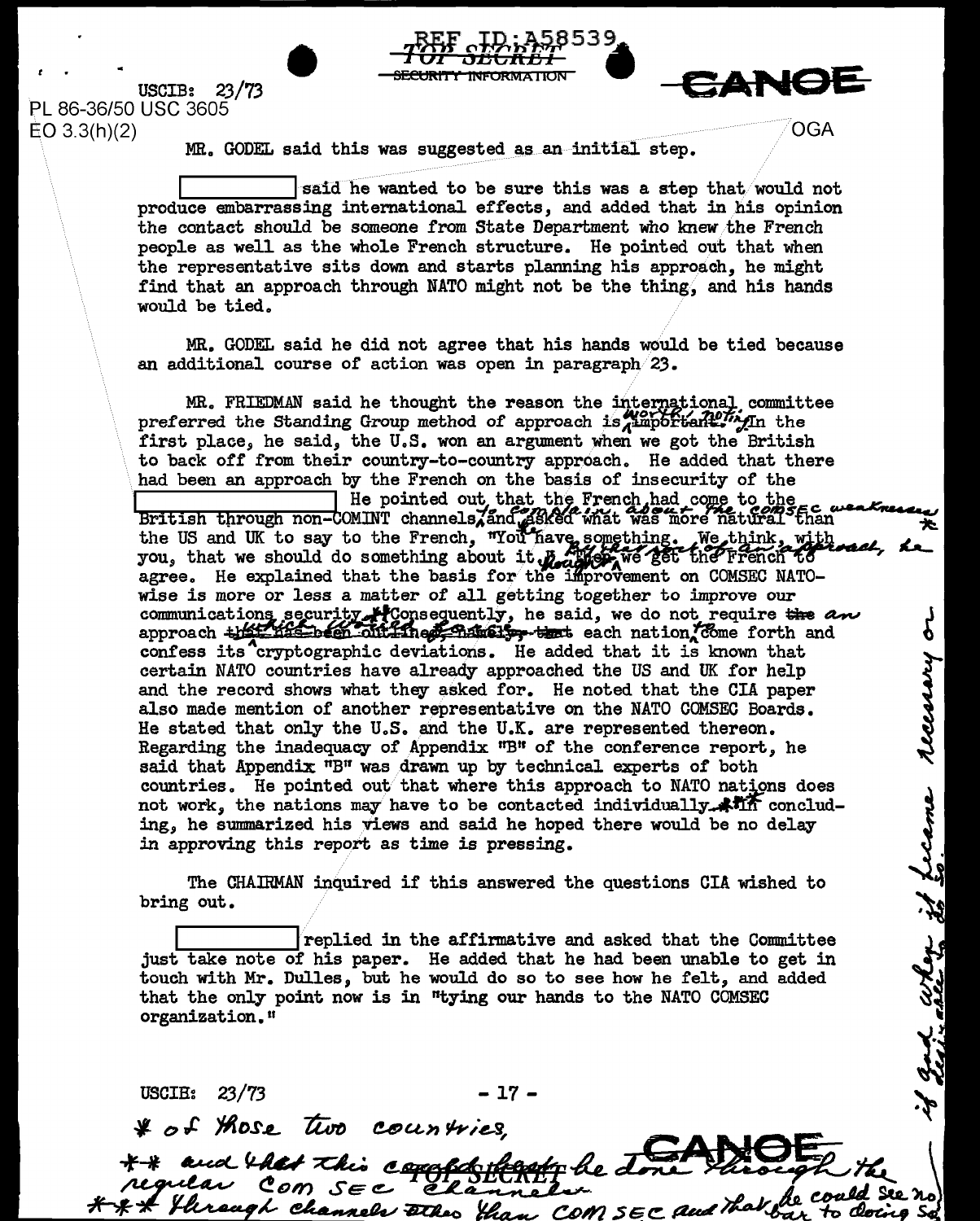I •

OGA



The CHAIRMAN said that he felt that most of the questions had been answered except whether or not the Standing Group is the desirable channel. He inquired if the members of USCIBEC wished to make any recommendation.

MR. POLYZOIDES inquired if the CIA paper was being withdrawn.

The CHAIRMAN replied that it was now being presented for information.

MR. POLYZOIDES said he thought the first proper action would be to decide whether or not this Committee accepts the conference report.

The CHAIRMAN recommended that the conference report be approved. He then asked if the members of USCIBEC wished to call to the attention of USCIB the fact that it is USCIBEC's belief that the State Department should be the "cognizant U.S. authority".

MR. POLYZOIDES said he did not think it was necessary.

inquired if the Board wouldn't have to appoint the <sup>11</sup>cognizant U.S. authority".

MR. KEAY said he agreed with Mr. Polyzoides that it was not necessary to apprise the Board on this point.

The CHAIRMAN said it was apparently the-opinion of the Committee that it was not necessary to take any specific action to the Board on the CIA paper.

MR. POLYZOIDES said another reason he felt so strongly is that the Board had become more deeply enmeshed in this subject than anything in the past, therefore it had a strong proprietary interest. He further stated that he did not think we should try to influence their opinion too much in this matter.

The CHAIRMAN then said it seemed to be the sense of the Committee that it approves the report with the exception of the CIA member who reserves his comment for the Board.

It was so agreed.

MR. FRIEDMAN said he would like to call attention to page S, paragraph  $10$   $d$ , of the conference report. He then proceeded to read this paragraph. He said that the future of the communications intelligence business looks pretty bad because Mr. Hagelin has new and effective machines that he is getting ready to put on the market. He

USCIB:  $23/73$  -18 -